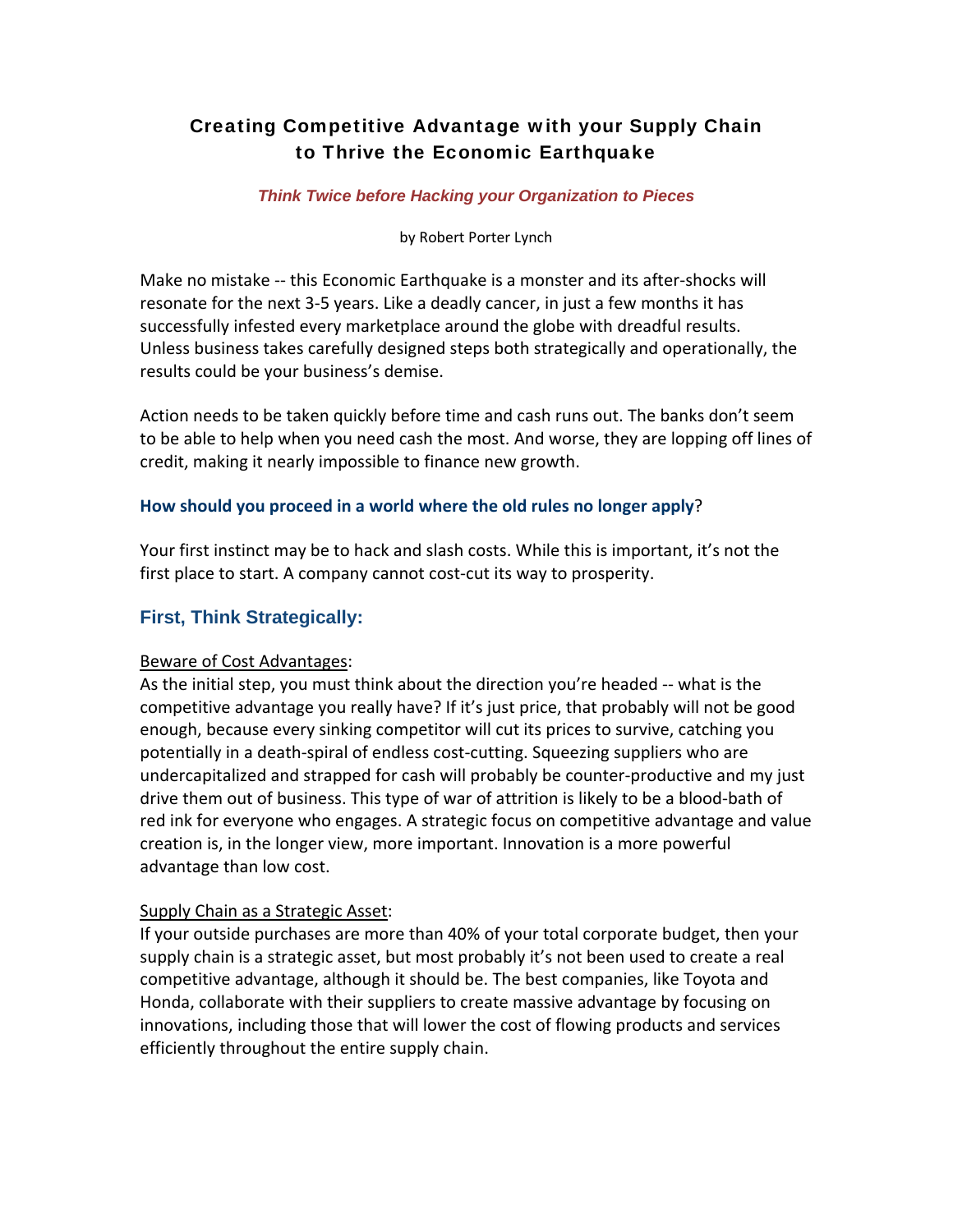# **Second, Focus on Your Customers:**

#### Keeping your Customer Competitive:

New economic realities demand dramatically different thinking from the past. This time around you've got to think about how to keep your customer alive, too. If your customer is not healthy, you will inherit the malady! More businesses fail for lack of sales and strategic positioning than other reasons. Remember the top‐line: REVENUES; it's the only line on your operating statement that makes a positive contribution to profit.

Understand the Customer's Value Needs: But don't start with what you want to "sell" to a customer. Instead, set up a meeting with your top ten or twenty customers. Then explain to them you are seeking ways in which to create competitive advantage for them. The objective is to make your customer more successful by: offering them new innovations that will help them thrive and beat their competition, thus increasing their revenues and profits, which, in turn increases your revenues. Seldom will the customer's procurement people know the answers to these questions; you'll probably need to speak directly to senior management.

# **Third, Concentrate on Value & Innovation Flows**

## Engage your Chief Supply Chain Officer:

Your key supply professional should be an integral part of the customer discussions – they need to know what creates competitive advantage for your best customers so that innovations from key suppliers can flow through to key customers. Cash flows in the opposite direction and in direct response to value and innovation flows. If you want to generate cash, find ways to create value and useable innovation. Be sure to learn what the customer truly values and what innovations will create competitive advantage.

## **Innovation is the single most important competitive advantage in a fast‐moving, rapidly changing world.**

#### Innovation from Suppliers**:**

Some of the most important innovations are simply "process" innovations that eliminate non‐value added and cut time and cost, without eroding the profit margins of suppliers. (Toyota and Honda are experts at this.) However these are often the most difficult to identify and replicate because they look invisible. In the larger view, the most competitive companies at the end of the chain are those that have lined up a series of best-in-class companies contributing to the end product/service. In other words, this is a *battle of value chains*. Thus, thinking of your suppliers strategically and getting your customers to treat you strategically in the creation of value is a powerful weapon in the competitive battle.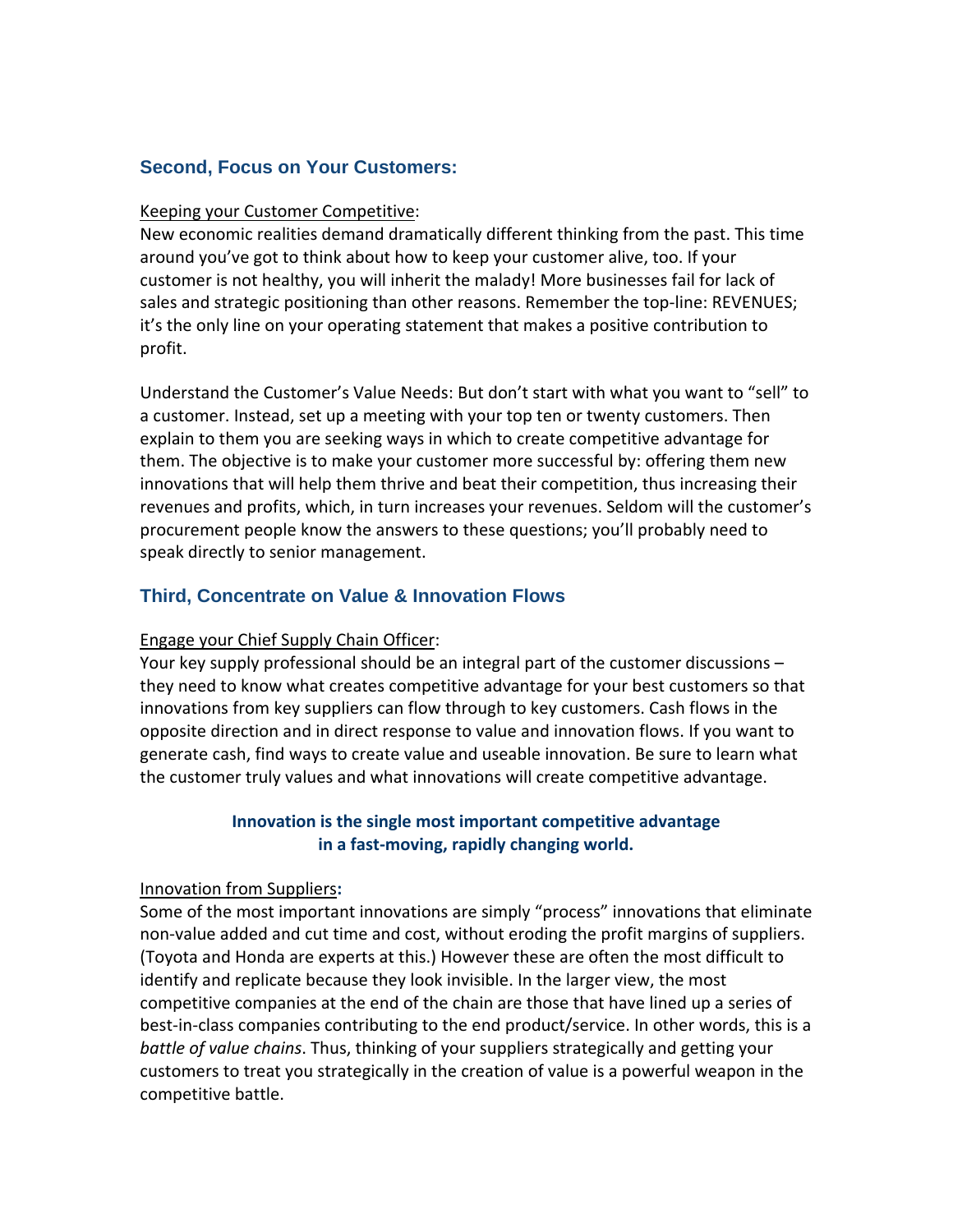# Innovation Isn't Just technical:

When you think of innovation, don't get stuck thinking strictly of t*echnical inventions* ‐‐ this is just one of the types of innovations you can use to create value. Other approaches include joining a series of products and services together into an integrated *solution cluster*, much like OnStar does. Another approach is to make *improvements and integrate* new features into an existing product, much like the iPod. Still another is to make *process flow* improvements, using such methods as lean management. But there are still more ways: you can *extend your existing customer base* by selling them new products and services, perhaps through an alliance with a company that does not share your customers. Or you can create a *new business model* to create competitive advantage in a new way, such as selling on the internet or providing new services that will ease your customer's problems.

# **Fourth, Beware of Outmoded Metrics and Rewards:**

# Power of Metrics:

Whatever you measure drives people's daily behaviors. Measure cost cutting, and you get cost cutting. Measure and reward old approaches, and you get old behavior. Implement a new program, but don't change the reward system, and people will behave dysfunctionally.

# Linking the Value Chain Requires Different Cost Metrics:

Most companies measure costs using old‐fashioned cost accounting designed centuries ago to measure unit costs ‐‐ such as hourly labor costs, purchasing costs, etc. Often this metric can be highly deceiving because it masks all the other costs involved in production. It is much better, particularly for critical products and services to use a Total Systems Cost (or Total Cost of Ownership) approach. This means looking at:

- Product Design
	- o Parts Reduction, Design for Manufacturing & Assembly, Integration
- Requirements Definition
	- o Specs, what we need, when we need it, where we need it
- Forecasting Accuracy (often 5-15% of TCO)
	- o Inaccurate forecasting increases cost of manufacturing & inventory control
- Source Identification
	- o sources, selection of sources
- Acquisition Costs (typically this is only 25-40% of TCO)
	- o requisitioning, purchases, delivery, receipt, payment
- Processing, Storage & Inventory
	- o inventory, staging, reclamation, reconditioning, supply warehousing, preservation
- Operations, Conversion, Installation, & Maintenance
	- o operational costs, maintenance, repairs, testing, labor, training, integration, assembly
- Quality, Breakdown, Downtime, Scrap & Waste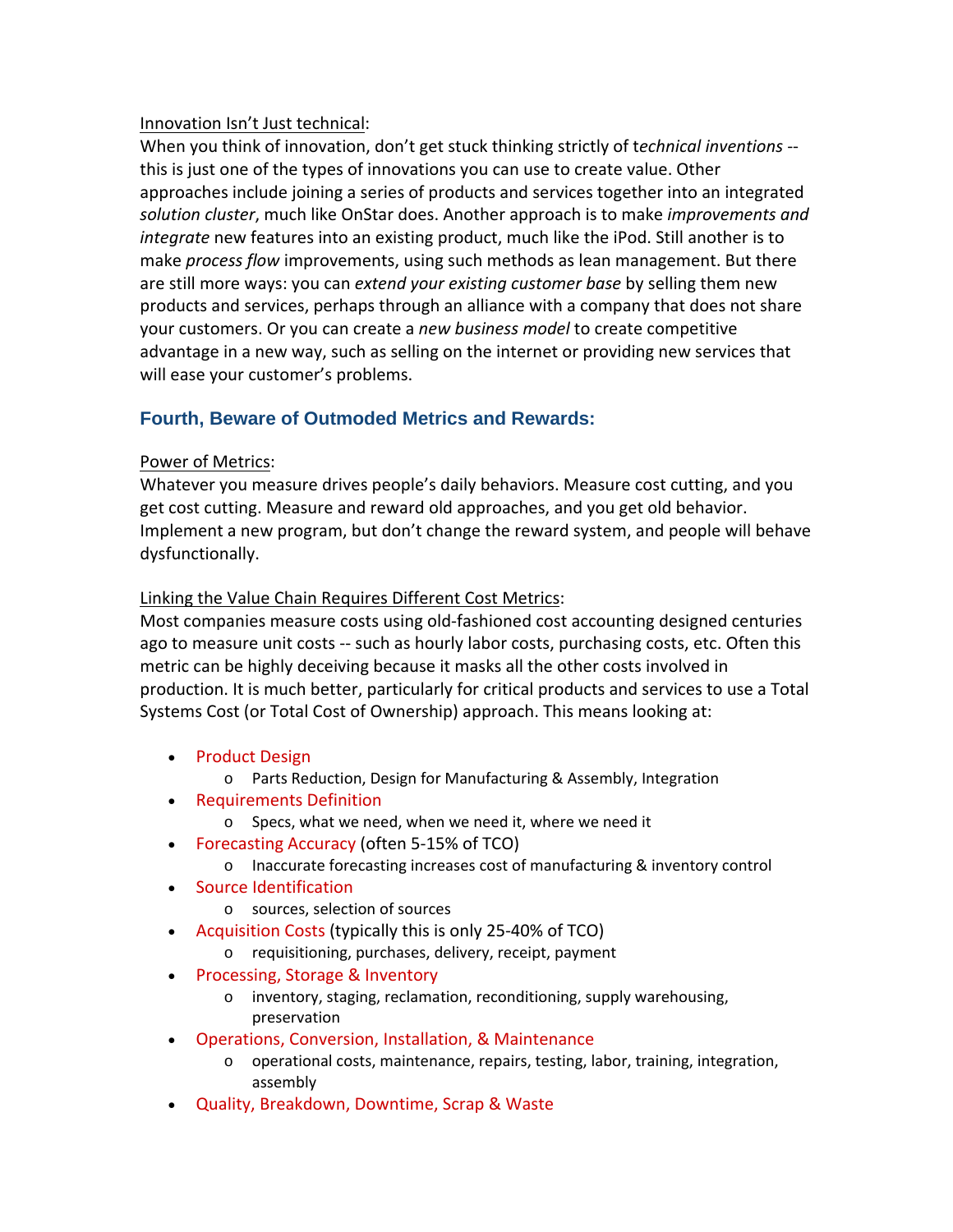- o reduction of productivity, cost of scrap, lost time, disposal, re‐tooling & re‐ ramp‐up
- Non‐Value Add
	- o Hard‐Nosed Negotiations, Missed Communications, Faulty Invoice Processing
- Risk Mitigation & Legal
	- o Insurance, Unnecessary Legal Filings, Law Suits
- Transportation
	- o Travel, Insurance, Overtime, Licensing, Packaging, Record Keeping
- Warranty & Service
	- o costs of repairs, brand name degradation
- Impact on Sales
	- o lost sales, slow time to market, failure to be able to deliver orders
- Retirement & Environment
	- o resale, salvage, disposal, & waste management
- Future Strategic Positioning
	- o new research, innovation, competitive advantage, ancillary benefits

## Measure and Reward Innovation:

The other most important thing to measure is *ideas that are translated into useful improvements*. Japanese companies typically receive at least 8 good ideas per person annually with over an 80% implementation rate, resulting in massive improvements cumulatively over the years. However, American companies are notoriously bad at this, receiving only 1 idea for every 12 people, and implementing less than half the suggestions. Similarly, suppliers are also a great source of innovative ideas, but most companies see them as merely "vendors" and not a source of competitive advantage. Thus suppliers are all‐too‐often treated poorly and pounded upon for price‐cuts, not value increases.

# **Fifth, Build a System of Trust & Teamwork:**

## Trust is the Foundation of Teamwork & Innovation:

Great leaders understand that … **Trust unleashes and focuses the latent human energy in an organization, resulting in enormous productivity and innovation**. Internal teams function to keep your organization alive. Alliances with customers, other providers, and suppliers are the external teams that can radically improve your prospects for success.

# Trust is a Competitive Advantage:

Our initial research is indicating that there is up to a 50% competitive advantage for companies that have high trust with their suppliers and customers, as opposed to those with deep distrust. This is a massive advantage that's too often overlooked in companies. It is a terrible cost of doing business that is, for all intents and purposes, hidden from view -- it never gets reported on the balance sheet or P&L, because, like a poison, it's imbedded in every line item. Every leader at every level of the organization should be attuned to creating trust, because it costs far less to have trust than the alternative ‐‐ nagging, gnawing distrust that daily pilfers people's energies and